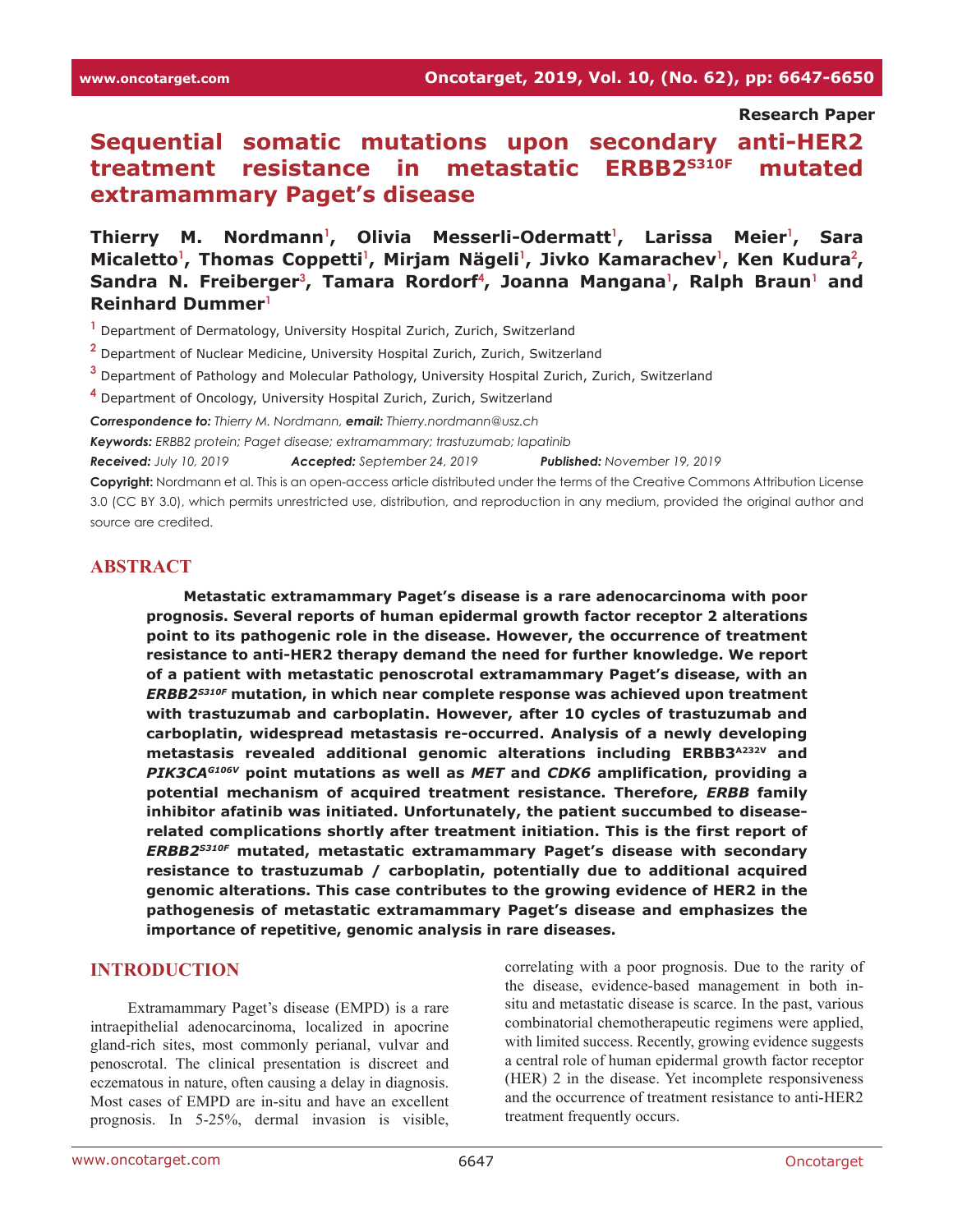# **RESULTS**

We report on an 80-year-old patient in excellent general condition (ECOG 0), who was referred to our clinic for further treatment of a chronic scrotal eczema. Upon physical examination, erythematous plaque with multiple nodules affecting the skin of the scrotum was seen, along with prominent inguinal lymphadenopathy (Figure 1A). Histologic analysis showed an ulcerated and invasive adenocarcinoma with Paget cells, consistent with the diagnosis of extramammary Paget's disease. Furthermore, enlarged and metabolic active inguinal, iliacal and interaortocaval lymph-nodes were detectable on PET/CT-imaging (Figure 2A). Indeed, fine needle aspiration (FNA) confirmed the presence of lymph node metastasis. Fluorescence in situ (FISH) for HER2 amplification was negative and immune-histochemical staining for HER2 was 2+, classifying the patient as HER2 negative, according to current ASCO/CAP Guidelines [1]. Urological and gastroenterological examination did not reveal underlying malignancy of the prostate or gastrointestinal tract, respectively. After interdisciplinary discussion, the patient was opted for radiotherapy of the penoscrotal region and metabolic active lymph nodes (cumulative 60Gy), which was well tolerated.

6 months into follow-up, scrotal inflammation reoccurred (Figure 1B). Multiple mapping skin biopsies revealed apocrine adenocarcinoma in situ. PET/CT imaging showed new metabolic activity of the thoracal and retrocrural lymph-nodes, and a metabolically active nodulous in the superior right lobe of the lung (Figure 2B). FNA of the pulmonal nodule confirmed the presence of pulmonary metastasis. In order to identify targetable molecular alterations, next-generation sequencing (Oncomine Focus Assay) of the scrotal tumor was performed, revealing an activating *ERBB2S310F* point mutation. Accordingly lapatinib treatment (1250mg daily) was initiated [2]. However, the patient's general condition deteriorated continuously along with respiratory insufficiency, leading to the necessity of continuous oxygen supplementation. While scrotal inflammation worsened, PET/CT imaging showed disease progression with pleural effusions and bone metastasis (Figure 1C and 2C, respectively). Again, histological analysis of FDG-avid bronchial mucosa was performed, confirming the presence of Paget-cells. Interestingly, HER2 immune-histochemical staining was strongly positive (3+) classifying the patient as HER2 positive. Therefore, lapatinib was discontinued and the patient was treated with trastuzumab (6mg/kg body weight) and carboplatin (300mg) every 3 weeks. Within one month, the patient's general condition improved rapidly and oxygen supplementation was not further needed. In addition, scrotal inflammation resolved (Figure 1D). PET/CT imaging showed partial response of all lymph node metastasis, as well as subtotal response of pulmonary and bone metastasis (Figure 2D). A single bone metastasis at the cervical vertebra was irradiated due to local disease progression.

After 10 cycles of trastuzumab and carboplatin, follow-up PET/CT imaging displayed disease progression, with re-occurrence of multiple lymph-node and pulmonary metastasis (Figure 2E). Scrotal inflammation was mildly increased (Figure 1E). Molecular analysis (Oncomine Focus Assay) from a newly developing and metabolic active hilar lymph node metastasis was performed. Apart from the known *ERBB2S310F* mutation, additional genomic alterations were identified, including *ERBB3A232V* and *PIK3CAG106V* point mutations, and amplification of *CDK6*. In order to identify further potential treatable targets, Foundation One analysis was performed, revealing additional, equivocal *MET* amplification. Given the fact, that ERRB3 mutations have been associated with resistance to *ERBB2* targeted treatment strategies, trastuzumab / carboplatin was discontinued and afatinib, an *ERRB* family Inhibitor, was initiated [3]. Unfortunately, 8 days after initiation of afatinib, the patient died of community acquired pneumonia.

# **DISCUSSION**

Advances have been made in the treatment of metastatic extramammary Paget's disease. The identification of *ERBB2* amplifications and somatic mutations in EMPD has enabled disease specific, targeted treatment [4]. Indeed, 15-80% of all EMPD patients show immune-histochemical HER2 positivity, associated with a biologically aggressive phenotype [5]. Accordingly, anecdotal anti-HER2 treatment has significantly improved the outcome of metastasized EMPD, emphasizing its pathogenic role the disease. However, incomplete responsiveness and the occurrence of treatment resistance



**Figure 1: Therapeutic efficacy assessed by clinical penoscrotal examination.** Imaging of the penoscrotal region **(A)** at the initial presentation, **(B)** following recurrent disease after radiation therapy **(C)** after lapatinib treatment **(D)** best response during trastuzumab and carboplatin treatment, and **(E)** disease progression after 10 cycles of trastuzumab and carboplatin.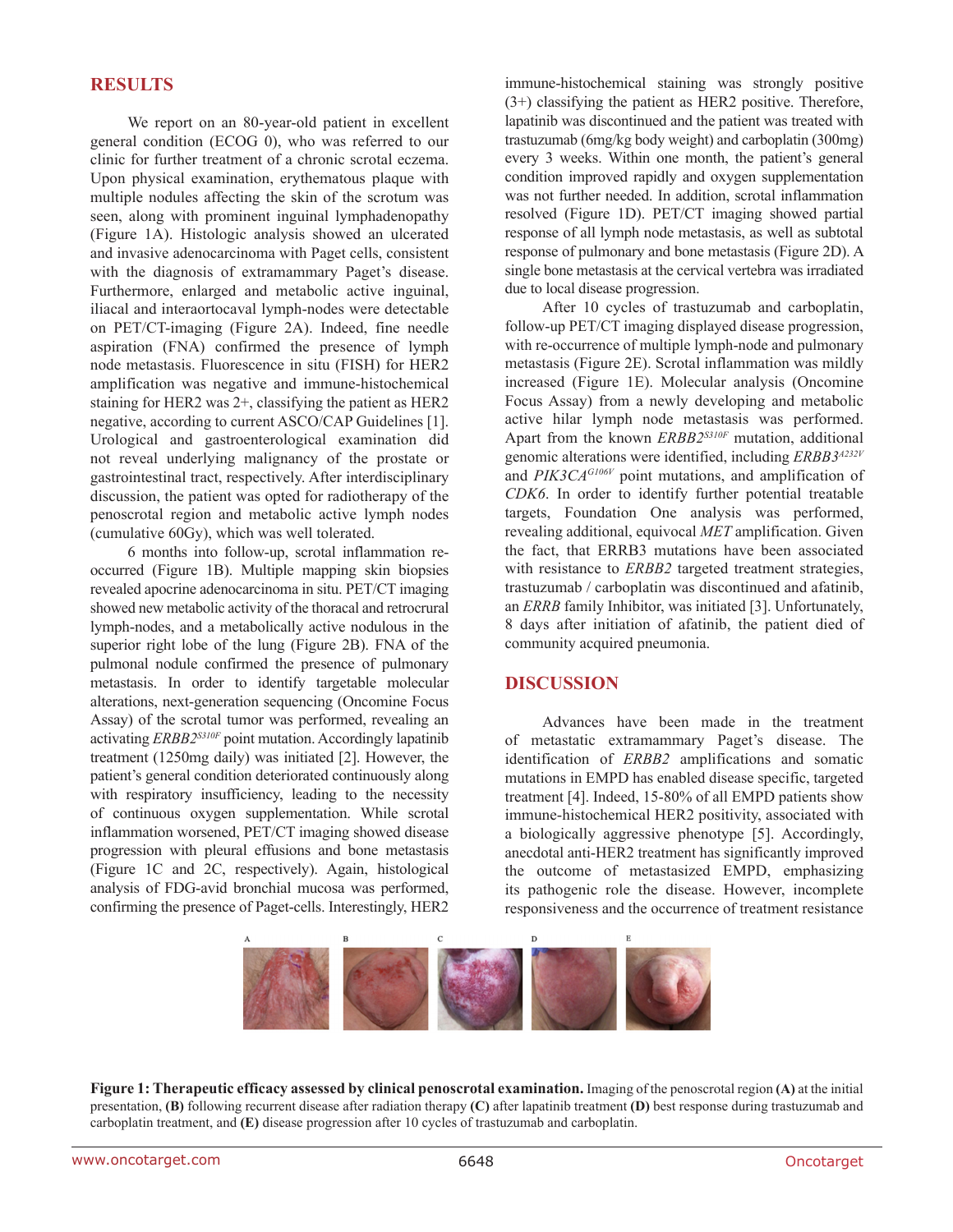

**Figure 2: Therapeutic efficacy assessed by FDG-PET/CT scans.** Coronal maximum intensity projection images **(A)** at the initial presentation, **(B)** following recurrent disease after radiation therapy **(C)** after lapatinib treatment **(D)** best response during trastuzumab and carboplatin treatment, and **(E)** disease progression after 10 cycles of trastuzumab and carboplatin.

to anti-HER2 therapies demand the need for further knowledge.

The tyrosine receptor kinase HER2 causes increased MAPK/ERK and PI3K/mTOR pathway signaling, accelerating cell growth and survival. Historically, HER2 status is assessed by immuno-histochemistry (IHC) and fluorescence in-situ hybridization (FISH) for the detection of overexpression and amplification, respectively. However, nonamplified, activating ERBB2-mutations are not detected by IHC / FISH. Furthermore, only 30% of all *ERBB2* alterations are amplifications, and nearly 2% of all tumors carry *ERBB2* mutations [4, 6]. The activating S310F point mutation is the most common somatic mutation in *ERBB2* and has been successfully targeted in EMPD [6, 7]. Given the similar beneficial response to anti-HER2 treatment in amplified and non-amplified *ERBB2* alterations, patients with a potential benefit to anti-HER2 treatment may not be identified using IHC / FISH.

Here we report on the clinical efficacy of trastuzmab / carboplatin in an 80-year-old male patient with metastatic penoscrotal EMPD, harboring a somatic *ERBB2S310F* mutation, with primary resistance to lapatinib. Upon disease progression, sequential genetic profiling revealed additional somatic point mutations in *ERBB3 (p.A232V)* and *PIK3CA (p.G106V)* as well as *MET* and *CDK6* amplification. *ERBB3A232V* is a missense, hotspot mutation within the extracellular domain, causing anchorage-independent growth and signaling when HER2 kinase activity is present [3]. Accordingly, in the presence of *ERBB2S310F*, additional somatic *ERBB3A232V* may have caused a compensatory mechanism of resistance to *ERBB2* targeted therapy. Indeed, *ERBB3* mutations have been shown to cause resistance to *ERBB2* targeted therapy [3]. *PIK3CAG106V* is a missense, activating hot-spot mutation within the adaptor-binding domain of the catalytic subunit of the phosphoinositide 3-kinase, stimulating its lipid kinase activity [8]. Activation of downstream signaling pathways are a known mechanism of secondary resistance and mutations in *PIK3CA* are associated with resistance to trastuzumab [9]. In addition, both *MET* and *CDK6* amplification have been described to contribute to

trastuzumab resistance in HER2-overexpressing breast cancer [10, 11].

This is the first description of acquired somatic alterations occurring after secondary treatment resistance in a patient with non-amplified, *ERBB2* mutated, metastatic EMPD. Interestingly, these acquired genetic alterations may have caused treatment resistance and contribute to the understanding of commonly occurring secondary treatment failure of anti-HER2 treatments in metastatic EMPD. Furthermore, this case provides rationale for repetitive genomic analysis in treatment resistant EMPD lesions and contributes to the growing evidence of *ERBB2* in the pathogenesis of metastatic extramammary Paget's disease.

# **MATERIALS AND METHODS**

DNA from FFPE tumor tissue was isolated using the automated Maxwell isolation system (Promega). Next generation sequencing was performed on formalin-fixed paraffin embedded (FFPE) samples, using the Oncomine Focus Assay (Life Technologies / Thermo Fisher) and the FoundationOne panel. Library preparation and sequencing was performed according to the manufacturers' manuals.

#### **Author contributions**

All authors have contributed substantially to the manuscript.

# **CONFLICTS OF INTEREST**

The authors declare no conflicts of interest.

# **REFERENCES**

1. Wolff AC, Hammond ME, Hicks DG, Dowsett M, McShane LM, Allison KH, Allred DC, Bartlett JM, Bilous M, Fitzgibbons P, Hanna W, Jenkins RB, Mangu PB, et al; American Society of Clinical Oncology; College